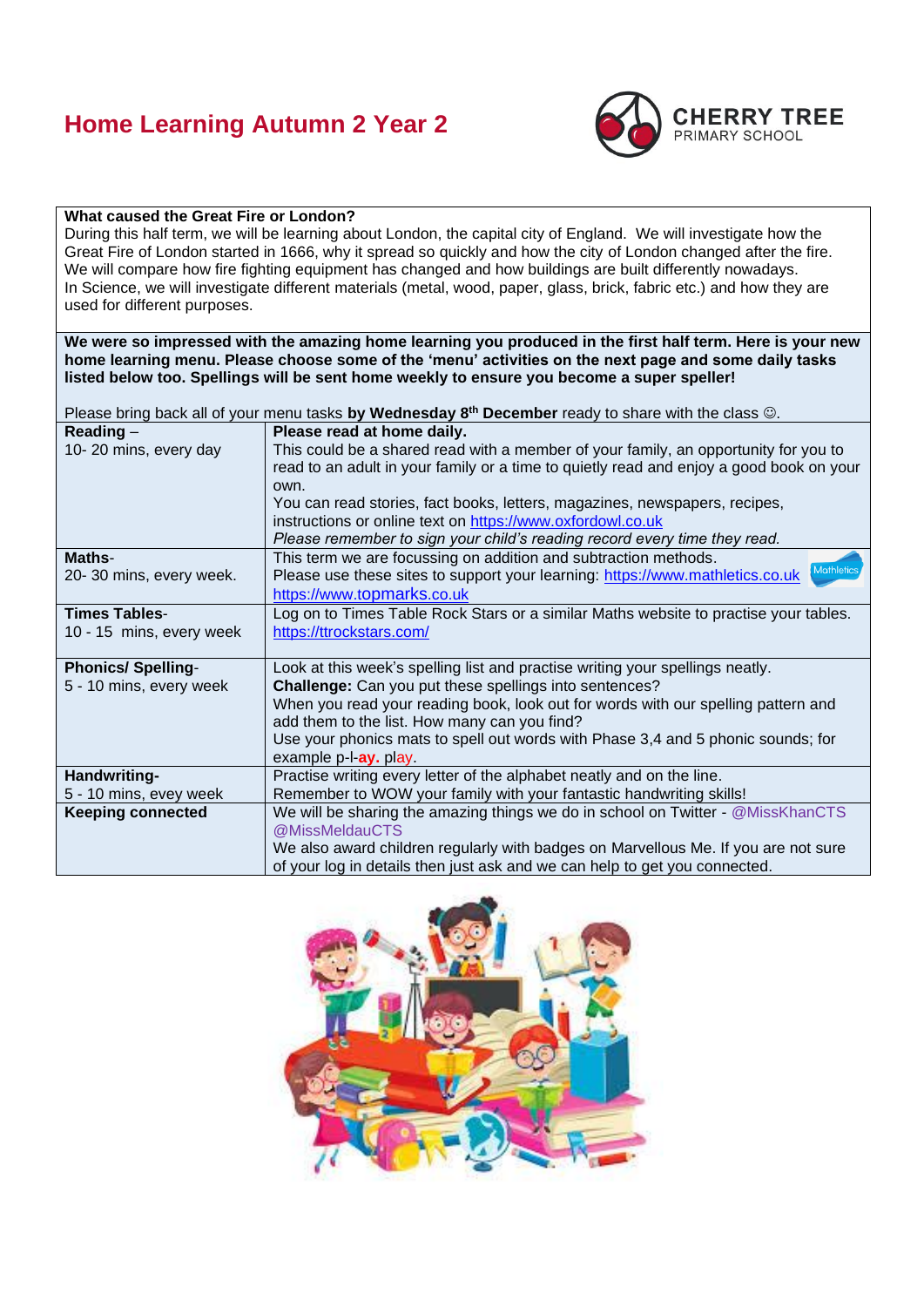# **Home Learning Autumn 2 Year 2**



### **Theme Menu: Year 2**

Choose **2 or 3 creative** activities. The starter and dessert are quicker activities. The main will take longer. You have five weeks to finish your meal...I mean homework! Bring back **by Wednesday 8th December** ready to share ☺.

Use buckets of water to help clean a car or bike. Is it tricky? What do you think it would have been like using buckets of water to put out a fire in 1666? If you have a hose, try using this instead. Is it easier? Why? **Talk about what you notice** about this technology with your family. Please take some photos and email

them to us or print the photo for your home learning folder.



**Celebrate a festival**, safely, with your family using candles or fire. You could toast Marshmallows on a campfire, light Diwa lamps or have sparklers to celebrate fireworks night. Find out how the spark starts and how to put it out safely. You must be supervised by an adult.



**Create a colourful poster** about how to be safe around fire.



**Find out** what the Tudor buildings looked like in London in 1666.

**Make a 3D map** to show the city of London. Don't forget the **River Thames**. We encourage using recycling (like mini cereal packets) or using building toys you have at home. You could make the **Houses of Parliament** and **St Paul's** 

**Cathedral** if you fancy a challenge!

Talk to your family about what you would do if there was a fire in your home. **Draw a map** 



of the rooms in your home and work out a safe escape route. Pick an area outside where you could meet up safely. Find out if you have a smoke detector and test it to see if it works. *Watford fire service can help if you don't have a detector yet.*

**Starter Main Dessert Create a London landmark**! You could use lego to make Big Ben or recycling to make the London eye? Maybe you could make the river Thames out of sticks and leaves outside. Or you could create any Bridge out of K'nex? Please take a photograph of your creation and



email it to us or print the photo for your home learning folder.

Pretend you are a baker like the baker in Pudding Lane. At the time, bakers would have been very important. **Bake a loaf of bread** with your family. Follow a recipe and enjoy eating your baking!

Please take a photograph of your bread and email it to us or print the photo for your home learning folder.



#### **Writing Menu: Year 2**

Choose any **2 writing** activites. Bring back to school **by Wednesday 8th December** ready to share ☺.

**Find out about a famous London landmark.**

(*St Paul's Cathedral, Buckingham Palace, Big Ben, London Bridge, Tower of London, London Eye…)* Write **5 interesting facts**



about your landmark. Where is it in London? When was it built? What happens there? What materials were used to build it? Why should people visit this landmark if they go to visit



materials can you see? What is your furniture made from? **Write a list of the different materials** you can find. Organise your list into the different materials. E.g. wood, brick, glass, plastic.

Choose a festival and make a **leaflet** about it. (**Hallowe'en, Bonfire Night, Diwali, Hanukah, Christmas** or **Eid**)

Try to use subheadings, interesting sentences, neat handwriting and pictures. Do people celebrate this festival using lights, candles, fireworks or lanterns? Why is it special to families who celebrate it?

Imagine you lived in 1666 at the time of the Great Fire. A man called Samuel Pepys wrote a diary and he described what happened. **Write your diary** entry

imagining you were there. What could you see? What could you hear? How did you feel? What happened?



**Research** what people used to wear in the Tudor and Stuart times. **Label a picture** showing how their clothes are different to our modern clothes. Do you think it would have been

easy to fight a fire in these clothes? Write a sentence explaining how



clothes have changed since then.

**Write a poem about fire, candles, lights or fireworks**. You could write an acrostic poem (like this picture

below) or you could make your poem rhyme. Remember to

|  | B |
|--|---|
|  | ū |
|  |   |
|  |   |
|  |   |
|  |   |
|  |   |
|  |   |
|  |   |

include adjectives. Please use your neatest handwriting!